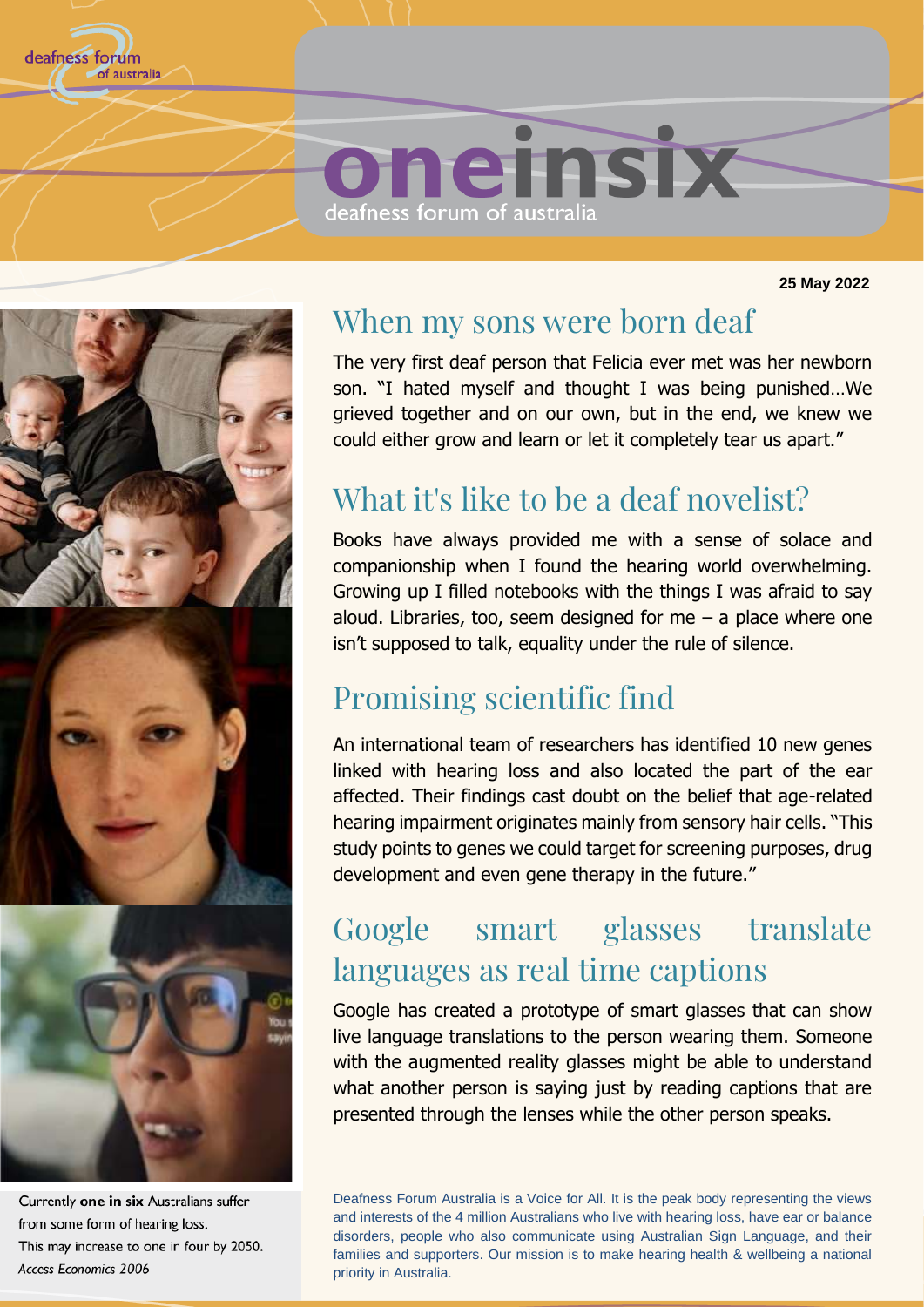# I believed I was being punished when my sons were born deaf



[B](https://www.kidspot.com.au/the-team/madeline-cox)y [Madeline Cox](https://www.kidspot.com.au/the-team/madeline-cox) for [news.com.au](https://www.kidspot.com.au/news/i-believed-i-was-being-punished-when-my-sons-were-born-deaf/news-story/9069856afc803946acb8a1bf639ece10)

The very first deaf person that Felicia ever met was her newborn son. The first-time mum had given birth less than 24 hours earlier when doctors broke the news that her baby couldn't hear.



Initially, Felicia blamed herself for her son's deafness, questioning whether she could have done something differently during her pregnancy. She was also questioning whether she and her husband's past drug use may have caused their baby to be born unable to hear. Both Felicia and her husband are former addicts, who met shortly after they both got out of an in-patient drug rehabilitation facility.

So in the beginning she "blamed" her drug use for her son's deafness.

"I hated myself and thought I was being punished," Felicia revealed.

But it couldn't be more wrong as testing has confirmed that Felicia's son's deafness was caused by his genes. Although Felicia was relieved to learn that she hadn't caused her son's deafness, it was still a huge thing for her and her husband to come to terms with.

"We grieved together and on our own, but in the end, we knew we could either grow and learn or let it completely tear us apart."

Thankfully, Felicia and her husband chose the first option – and began learning how best to meet the needs of their deaf child. They began learning sign language and also got their son fitted for bilateral cochlear implants so he can hear sounds when he wants to.

In the middle of all of that, the couple also began trying for another baby – sadly experiencing a stillbirth and three miscarriages until they finally had their rainbow baby. Once again, their baby was born deaf, just like his big brother.

"People ask me if it is difficult to have two deaf children – and yes it is – but it's also beautiful. They have a bond and a connection like no other."

DEAFNESS FORUM OF AUSTRALIA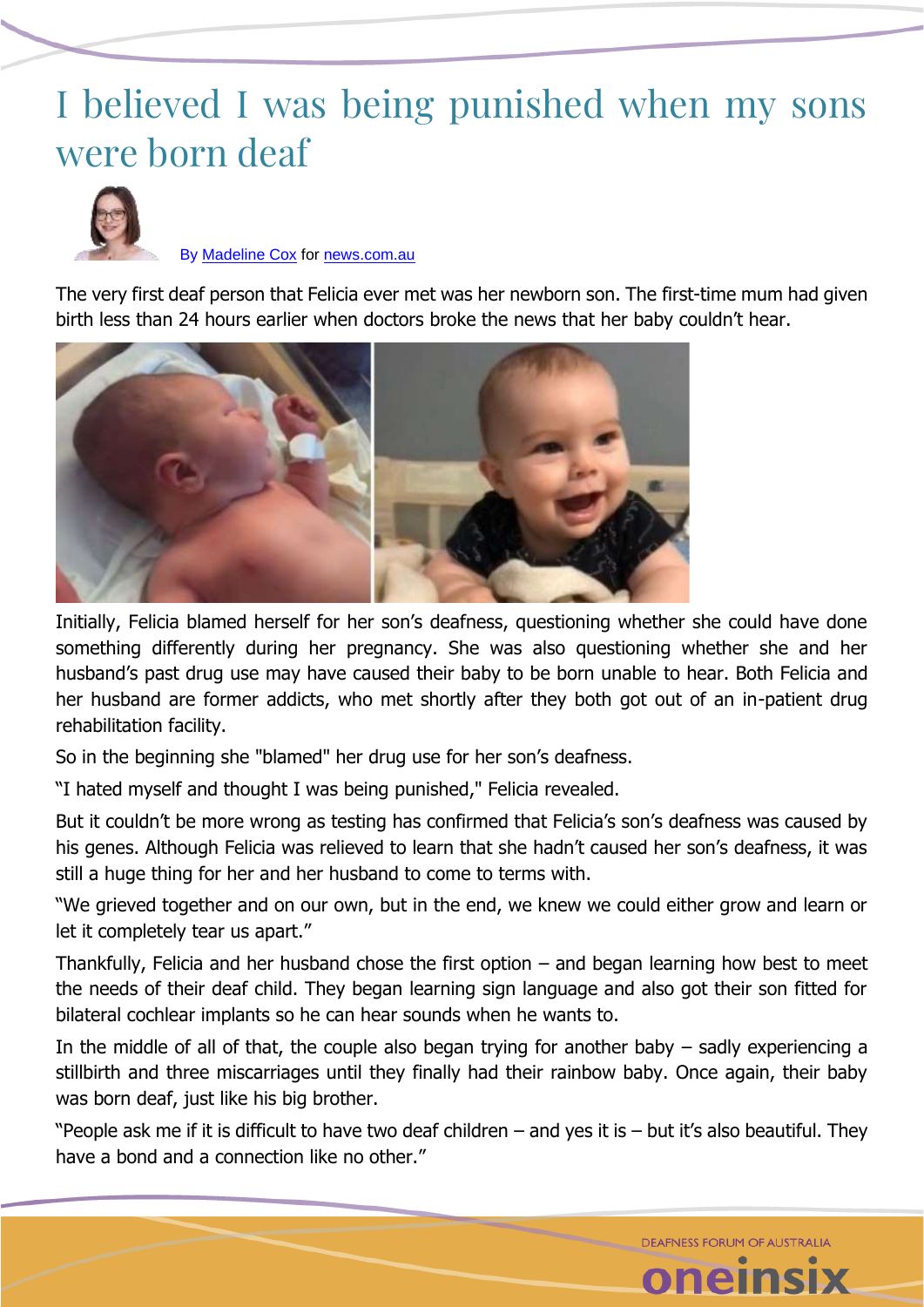### Labradoodle gives owner a new 'leash' on life

Adelaide Hills retiree, Bronwyn Paddick, has an incredibly special bond with her dog Spud. He has transformed her life and has been trained to save it as well.

Their relationship is a heart-warming 'tail', with Bronwyn leading a much happier and safer life since the Hearing Assistance Dog moved into her home at The Laurels Retirement Village 18 months ago.

Spud saves Bronwyn from potentially life-threatening situations, alerting her to dangers in the home and notifies her when alarms go off. The highly intelligent pooch also makes sure that the door and phone get answered.

"At home I am no longer ruled by uncertainty and even fear," she said.



"The day-to-day-tensions – what if there is a fire, the dinner boil[s over, the oven alarm is not heard,](https://australianseniorsnews.com.au/wp-content/uploads/2022/05/Screen-Shot-2022-05-03-at-2.43.28-pm.jpg)  or my partner (Sue) needs help – are answered by Spud's intervention.

"The doorbell and the phone get answered as well now because Spud gives me a touch and then takes me where I need to be.

"This is the kind of work he does that other people do not see that keeps me safe at home."

The three-year-old engaging and curious canine is a popular personality at The Laurels Retirement Village, despite being bigger and more energetic than most of the other canine residents.

"He brings big smiles from a lot of the residents," Bronwyn said.

"In fact, people tend to remember Spud's name before mine! Many people ask me if he makes a real difference  $-$  I can say without doubt that he does.

"He has enriched my life. By addressing my fears, he has also brought me comfort, fun and a sense of safety in a warm bundle of love."

Spud was gifted to Bronwyn by Australian Lions Hearing Dogs, a charity that has a 'pawsome' and enduring association with RetireAustralia, the operator of The Laurels Retirement Village.

Spud is one of three Hearing Assistance Dogs that have lived at The Laurels in recent years, and RetireAustralia is contributing towards the training costs of a future hearing dog that residents named 'Laurel'.

Australian Lions Hearing Dogs CEO David Horne said the contribution was valuable, given the charity is 100% funded by donations and sponsorship, and training can cost upwards of \$37,000.

"We are incredibly grateful for the support from RetireAustralia," he said.

From [Australian Seniors News](https://australianseniorsnews.com.au/featured/labradoodle-gives-owner-a-new-leash-on-life/)

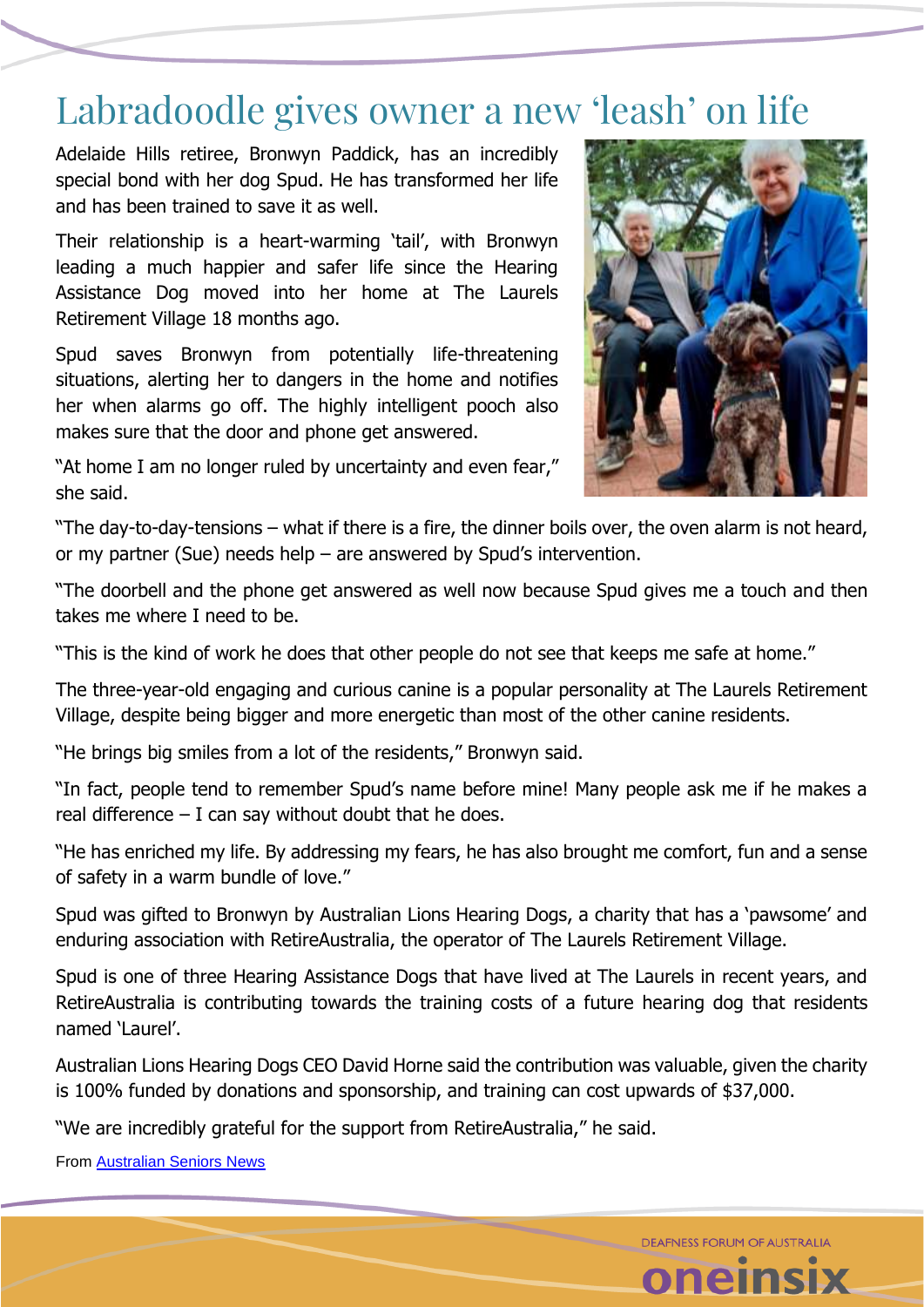# What it's like to be a deaf novelist

#### From [The Guardian](https://www.theguardian.com/books/2015/may/23/what-its-like-to-be-a-deaf-novelist?mc_cid=acd6a58b4a&mc_eid=e745170ad0&fbclid=IwAR2-jXmhnZHKM8yUbtdks0lDoJ2tckrWB8k8_3WGAUOlclWbuOQyDcHaw9M)

"Sometimes I turn off my hearing aids and dip below the surface of the sound." Sara Nović explains the challenges of being a deaf author and why deafness is still used as a synonym for stupidity



My first novel has recently become an audiobook to which I will not listen. The characters have been assigned voices and accents and inflections that I'll never hear. This is not a complaint, exactly; to have written a book that someone wants to publish in any and all formats is a writer's dream. But to hold some disc or drive that contains a thing I made, transformed into a new thing I can no longer understand, is a predicament in which few writers find themselves.

This disconnect will appear with increasing frequency as I embark on a series of literary events following the launch of my novel. As an audience member I have been to my share of readings in New York. I go because I am in love with books; I go to be with my friends. But even as a spectator they require a lot of concentration, and sometimes when I've worked myself into a cross-eyed headache I turn off my hearing aids and dip below the surface of the sound, let myself drift in the quiet. At my own events I won't have the choice to opt out.

So far I have read in public only three times, each distressing in the regular ways (an audience!), with the added terror of exposing an increasingly unknowable part of myself – my voice. I can feel my words in my chest and mouth, but can't be sure of what they sound like out in the world. As far as I'm concerned my voice has no echo; it does not stick to the tape recording. What does it mean to perform for an audience with such limited control of your output?

Books have always provided me with a sense of solace and companionship when I found the hearing world overwhelming. Growing up I filled notebooks with the things I was afraid to say aloud. Libraries, too, seem designed for me  $-$  a place where one isn't supposed to talk, equality under the rule of silence.

DEAFNESS FORUM OF AUSTRALIA

**Tell**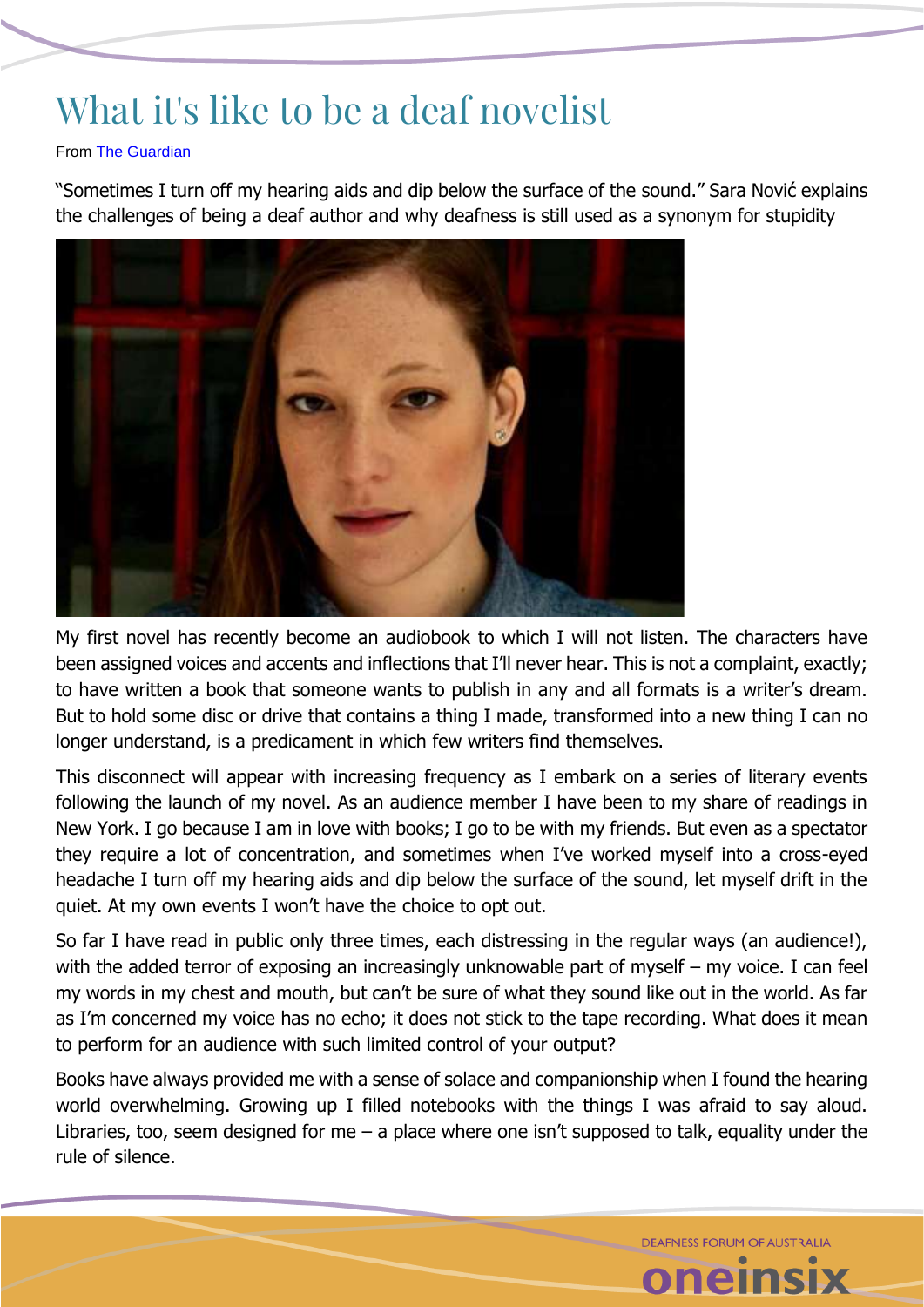Since my hearing loss was progressive, I was educated in spoken English alongside my hearing peers; later, when that became too difficult I learned American Sign Language (ASL) and used interpreters in class. When given the choice between the two, my preference is by far for ASL, in which at least I do not feel self-conscious. But having been brought up in the hearing world with an English education, and now in turn writing and teaching in English, I spend much more time immersed in English than I do in ASL. My ASL is fluent, and I can dream and think in sign, but it is not my primary thinking language.

In reality, the language – or linguistic modality – in which I am most fluent is written English. When I'm writing, my mind and body need not be translated for a hearing audience. I don't worry that I am unclear, that my lips and tongue will revert to their unpractised ways under pressure, or that I'm speaking at the wrong volume for the background noise I cannot gauge. When I'm reading a book, I do not have to guess in the way that I do when lipreading – paper never covers its mouth or turns its head.

And yet there is a disconcerting entanglement between speech and the practice of being a writer. I frequently see advice from famous authors – [Stephen King](https://www.theguardian.com/books/series/rereading-stephen-king) among them – that you absolutely must read your own work aloud in order to edit it properly. Without listening to your words in your own voice, you can neither fully understand what you've written nor hear how to fix it. At best this kind of advice leaves me feeling a little left out, but at worst, I wonder: am I making mistakes a hearing writer wouldn't?



Sara Nović's novel *Girl at War* is published by Little, Brown.

Another part of writing that seems inextricable from hearing is dialogue. Someone who writes dialogue well is said to "have an ear" for it. I don't think I write dialogue well. Whether this is just your average writerly paranoia or is linked to the physiology of hearing loss, I can't say. Relevant here is a cultural divide between the deaf and hearing worlds with regard to frankness.

By nature of its visual modality, sign language is more direct than spoken language; there are no euphemisms in ASL. Further, the threshold for "rude" or "inappropriate" is much higher in the deaf world. Stemming perhaps from the days before SMS and email, when it was harder to keep tabs on a deaf person's wellbeing, there is no shame in bluntly discussing one's feelings, plans and bodily functions with friends, or even acquaintances.

In the writing world, any trace of this directness translates as "bad dialogue". "That's not how people talk," my workshop mates have said. And of course, they're right.

In English the phraseology of silence and deafness overwhelmingly signifies the negative. To hear is synonymous with understanding  $-$  "I heard about that" or "I hear you" suggests the speaker's knowledge, comprehension, or capacity for empathy on a given topic, whereas, across the headlines, cries for justice or peace often "fall on deaf ears". So as long as deafness is a synonym for stupidity or wilful ignorance, d/Deaf and signing people will continue to be "othered" into a position of inferiority. ([capital "D"](http://www.bbc.co.uk/ouch/opinion/d_or_d_whos_deaf_and_whos_deaf.shtml) is used to refer to those who associate with the Deaf community.)

> **DEAFNESS FORUM OF AUSTRALIA ieinsi**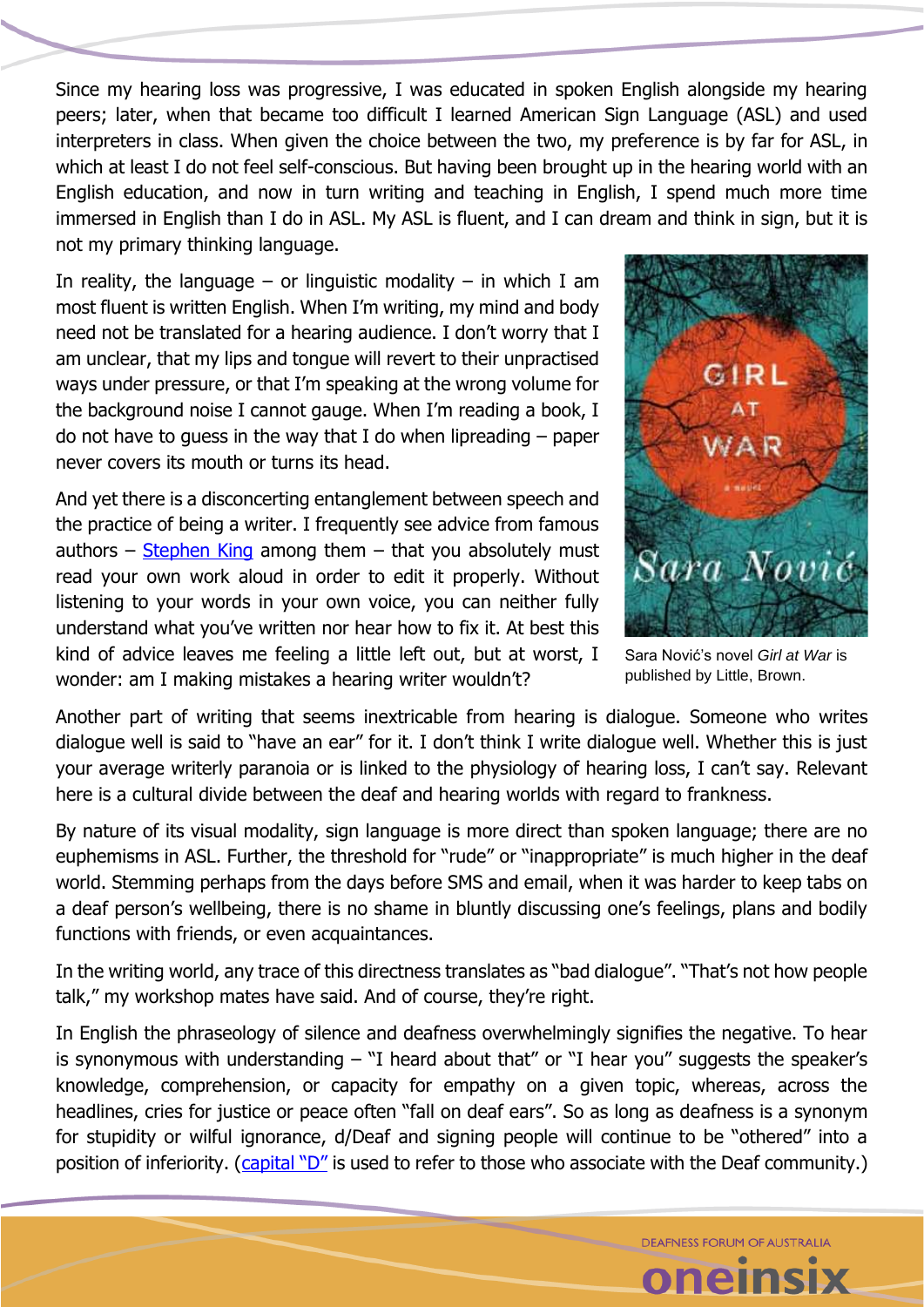In the face of all this, it's perhaps unsurprising that the works of fiction written in English by d/Deaf writers can be counted on one hand. It is important to note that sign languages foster a rich tradition of storytelling and slam poetry, but books written in English – many d/Deaf people's second language – are few. On the other hand, this means the experiences of Deaf characters present a rich and relatively unmined cache of material with which to work. Plus, being a Deaf writer means I can write anywhere without being distracted  $-$  I wrote most of my first book on the New Jersey Transit Northeast Corridor line.

And while writing in a language that works against me can sometimes seem a less-than-ideal occupation, what is the job of a writer if not to reinvent language, or at least to create the space and tools for the silenced?

I am reminded of Chinua Achebe quoting James Baldwin, who expresses frustration with the limits of the language: "My quarrel with the English language has been that the language reflected none of my experience. But now I began to see the matter in quite another way … Perhaps the language was not my own because I had never attempted to use it, had only learned to imitate it." Achebe goes on to say: "I recognise of course that Baldwin's problem is not exactly mine, but I feel the English language will be able to carry the weight of my African experience. But it will have to be a new English." And while Baldwin's and Achebe's problems are much bigger than mine, I can look at the successes of these literary giants and extract a hope that English, with a little work, can carry the Deaf voice, too.



Having a hearing loss creates barriers to getting and maintaining employment due to reduced capacity to communicate, as well as affecting personal relationships, individual self-esteem and confidence.

Read Our Lips Australia is a self-paced e-learning platform that is dedicated to supporting those with hearing loss and their families, by improving their quality of life through increased communication skills.

The skills you learn in the course can help you understand what someone is saying in different environments and contexts.

**DEAFNESS FORUM OF AUSTRALIA** 

**1elf** 

For more information [visit www.readourlips.com.au](http://www.readourlips.com.au/)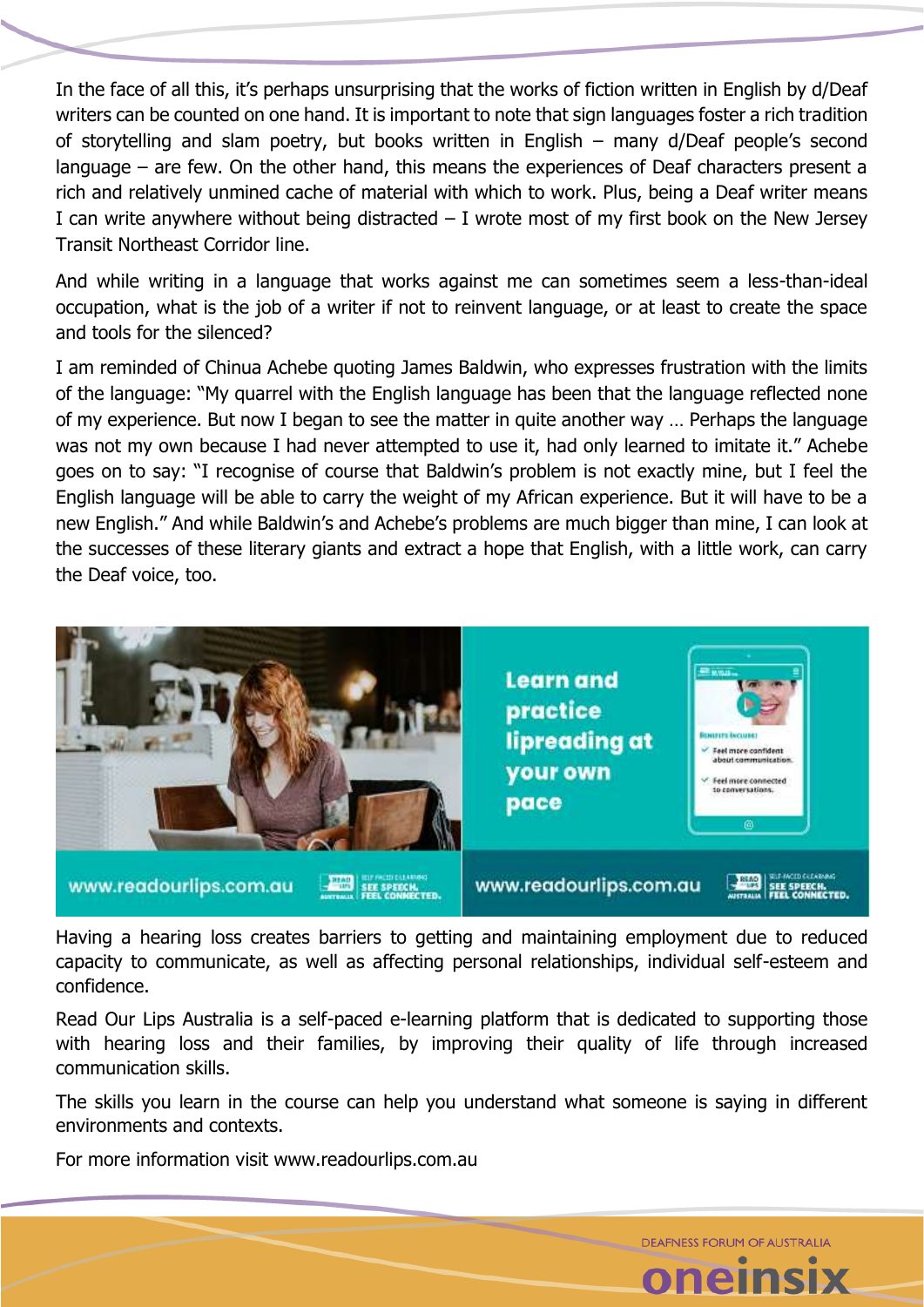## Barbie unveils doll with hearing aids

By Leah Dolan for [CNN](https://edition.cnn.com/style/article/barbie-hearing-aid-ken-vitiligo/index.html)



Barbie, the 63-year-old American doll manufacturer, is releasing a new set of dolls in June as part of its ongoing efforts towards diversity and inclusion.

From creating the brand's first ever Barbie with hearing aids, to a Ken doll with the skin condition vitiligo, 2022's Fashionista line up will help kids "see themselves reflected," said Mattel's Global Head of Barbie Dolls, Lisa McKnight, in a press statement.

She added that children should also be encouraged to play with dolls that don't resemble them to help them "understand and celebrate the importance of inclusion."

For the Barbie with hearing aids, the company sought the expertise of Dr. Jen Richardson, a leading practitioner in educational audiology, to help accurately imitate behind-the-ear devices for the toy. Richardson said the ponytailed-Barbie complete with hot pink hearing aid could inspire those who have experienced hearing loss. "I'm beyond thrilled for my young patients to see and play with a doll who looks like them," she said in a press release.

Changes have been made to the stereotypical Barbie body type, too. From smaller chests to fullerfigures and even slender, less-muscular male dolls, the new toys are intended to be more representative of varied body types.

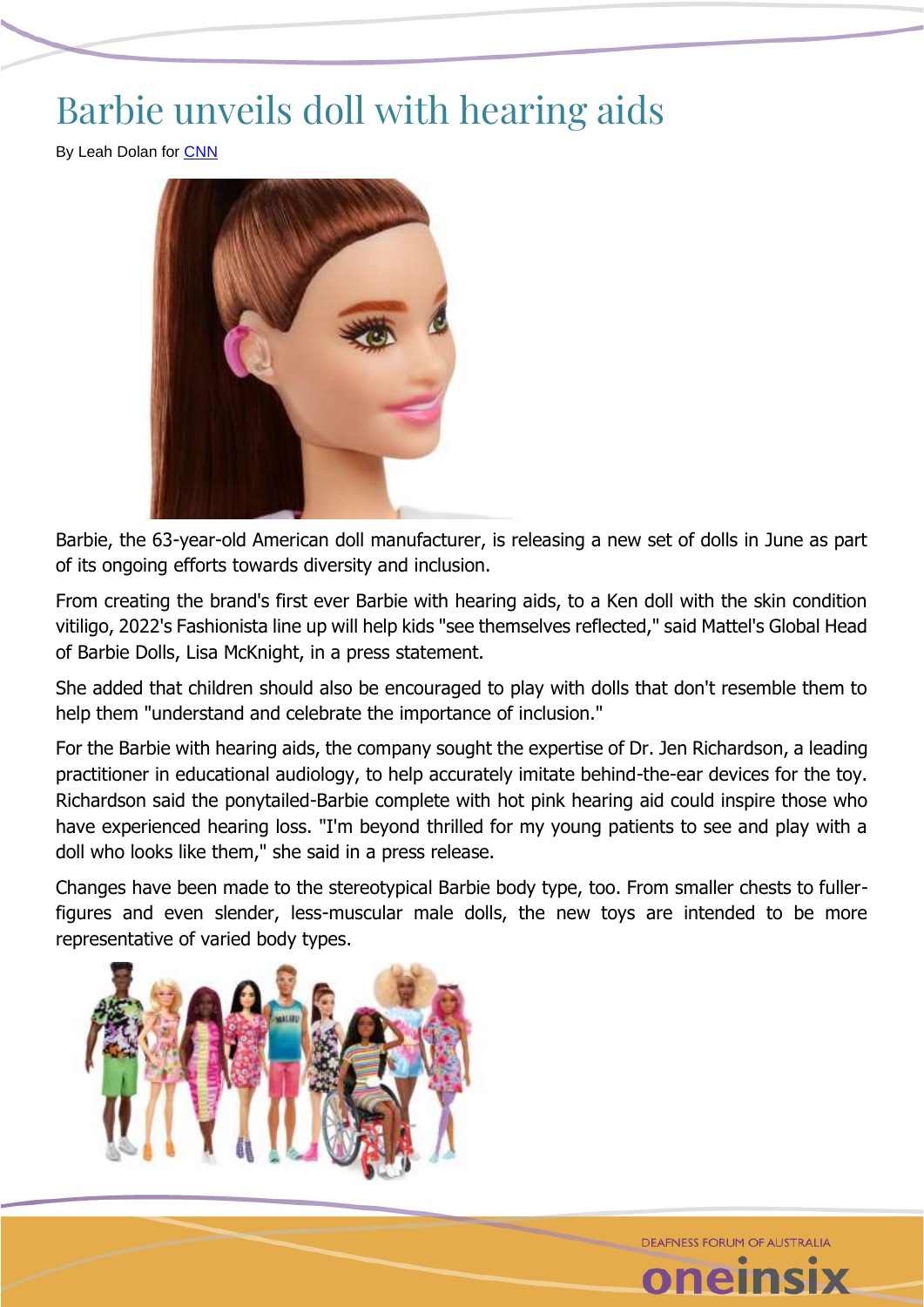

There is good news from the Minister for Disability Services in Western Australia, Don Punch.

TV announcements and advertisements about public health or emergency information such as COVID will now come with open captions. Here is Don Punch's announcement on his [Facebook](https://www.facebook.com/donpunchmla) [page:](https://www.facebook.com/donpunchmla)

"I'm sure everyone here will be very familiar with the WA Government's COVID communications campaigns - with frequent ads on TV and posters in the windows of most businesses across the State.

"I'm pleased to announce that [WA Government](https://www.facebook.com/wagovnews?__cft__%5b0%5d=AZW_D74p6GV8Mb_-SecUQMTs7fdi9F1Lew3VuFaZHwTrvp-WL0acsUYKaHwUCuxAJr1ETDYx9aR1troANGk17cCKeLZF48Qfzm10RXPRoXuv1PsucN85DUFYfSdKby90xesbNKrbL-LG0HjhrzdUlGX2&__tn__=-%5dK*F) COVID-19 television advertisements related to public health or emergency information are now more accessible than ever.

"These ads will now be supported by open captions, ensuring all deaf and hard of hearing people can access this important information wherever they go, without having to have closed captions enabled.

"Thanks to Barry MacKinnon and the [Deafness Council W.A.](https://www.facebook.com/Deafness-Council-WA-223847797668018/?__cft__%5b0%5d=AZW_D74p6GV8Mb_-SecUQMTs7fdi9F1Lew3VuFaZHwTrvp-WL0acsUYKaHwUCuxAJr1ETDYx9aR1troANGk17cCKeLZF48Qfzm10RXPRoXuv1PsucN85DUFYfSdKby90xesbNKrbL-LG0HjhrzdUlGX2&__tn__=kK*F) for your advocacy in this area - it is great to see WA now leading the nation as best practice for these announcements."

Telethon Speech & Hearing Centre for Children welcomed the news. "This development to provide equitable communication access means all Western Australians can now keep up to date with the latest news and advice around COVID-19."

Deafness Forum's chair David Brady said, "It is a case study in patient, respectful advocacy. Thankyou to Minister Punch and congratulations to our member Barry MacKinnon and his key supporters, my fellow director in Perth Raelene Walker and the CEO of Telethon Mark Fitzpatrick.



11<sup>th</sup> National **Deafblind Conference** 30 June - 1 July 2022 | Fremantle



The [11th National Deafblind Conference](http://www.ausdbconf2022.com.au/) will bring together individuals and organisations working to ensure that deafblind are included in service delivery and design, decision making processes, advocacy, research and meaningful community involvement.

> **DEAFNESS FORUM OF AUSTRALIA** eir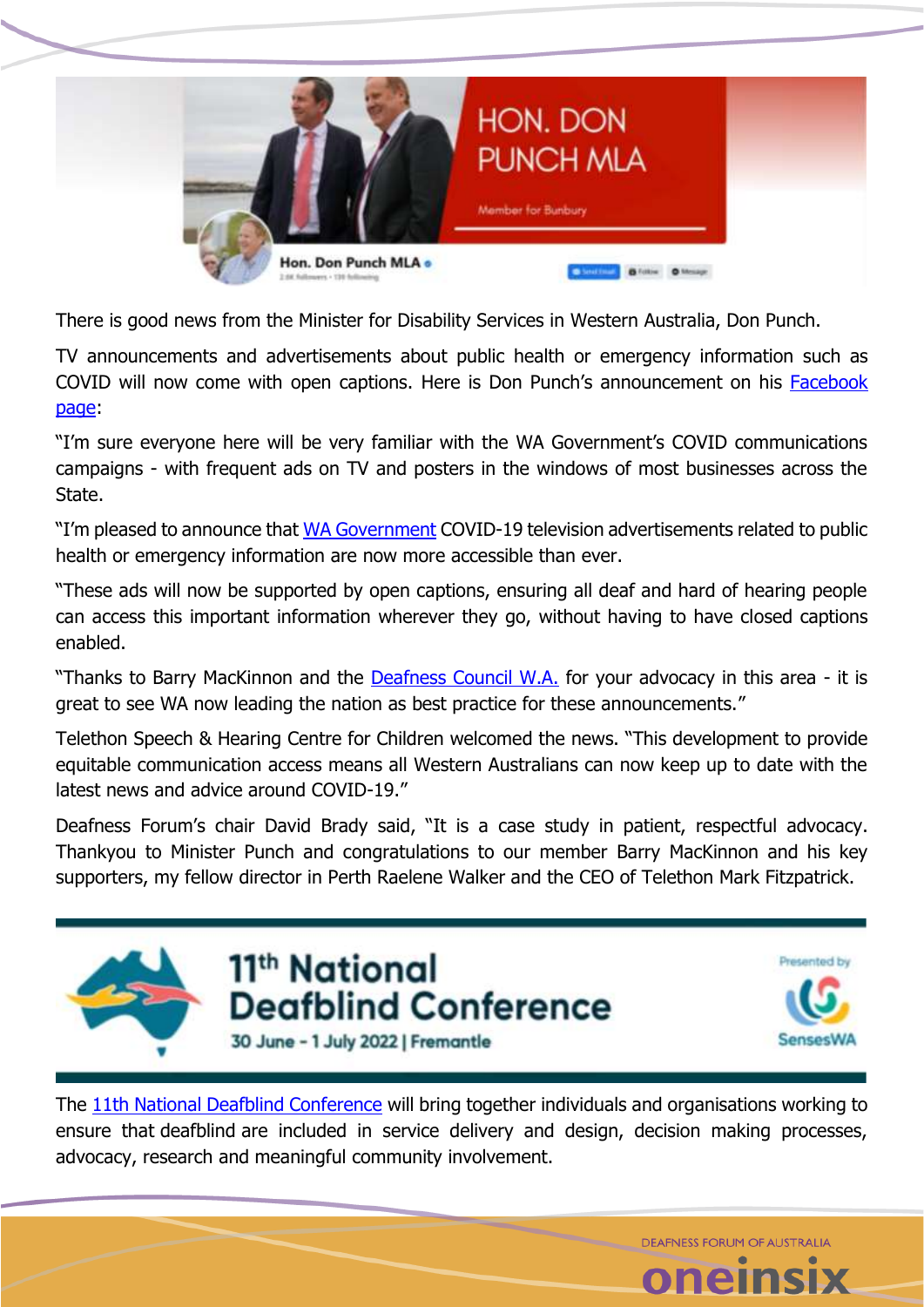# Promising scientific find: ten new genes linked to hearing loss

The number of people worldwide with some form of mild-to-complete hearing loss is [projected](https://www.thelancet.com/journals/lancet/article/PIIS0140-6736(21)00516-X/fulltext) to increase to about 2.45 billion by 2050.

That's worrying, since age-related hearing impairment is the third highest contributor to global years lived with disability, and has been [associated](https://jamanetwork.com/journals/jamaotolaryngology/fullarticle/1835392) with depression and anxiety.

Currently, there is no preventative treatment for hearing loss and therapeutics are only available in the form of [hearing aids](https://cosmosmagazine.com/technology/say-what-how-hearing-loops-amplify-one-voice-above-the-rest/) or [cochlear implants.](https://cosmosmagazine.com/health/body-and-mind/explainer-cochlear-implants-function/)

Now, in a [new study](https://www.cell.com/ajhg/fulltext/S0002-9297(22)00158-6#%20) published in American Journal of Human Genetics, an international team of researchers has identified 10 new genes linked with hearing loss and also located the part of the ear affected – the stria vascularis.

Their findings cast doubt on the belief that age-related hearing impairment originates mainly from [sensory hair cells](https://cosmosmagazine.com/science/genetic-discovery-reverse-hearing-loss/) – sensory cells in the outer ear that amplify sound, and in the inner ear that transform sound-induced vibrations into electrical signals interpreted by the brain.

The researchers instead identify the stria vascularis, which is a part of the cochlea that powers the hair cells' mechanical-to-electrical signal conversion, as a target for potential treatments to help people experiencing hearing loss.

Researchers found 48 genes associated with hearing loss, including 10 novel variants newly-linked to hearing. These new variants highlight the importance of genes expressed in the cochlear lateral wall (which includes the [spiral ligament](https://www.sciencedirect.com/topics/medicine-and-dentistry/spiral-ligament) and stria vascularis) in hearing loss.

To further investigate the role of these organs, the researchers looked at RNA-sequencing data from studies in mouse cochleae and brains and mapped the common variant genomic results to cells from the stria vascularis – indicating its importance in the mechanism of hearing loss.

"It was hypothesised since the 1970s that the stria vascularis may play a role in hearing loss in humans, but the molecular evidence for this was missing until today," says co-main author Christopher R. Cederroth, an associate professor at the Karolinska Institute, Sweden.

Co-main author Frances Williams, a professor of genomic epidemiology at King's College London in the UK, adds: "This study points to genes we could target for screening purposes, drug development and even gene therapy in the future.

DEAFNESS FORUM OF AUSTRALIA

eir

"This study provides a solid foundation for ultimately improving therapies against hearing loss."



[By Imma Perfetto](https://cosmosmagazine.com/contributor/imma-perfetto) writing for [Cosmos.](https://cosmosmagazine.com/news/hearing-loss-stria-vascularis/)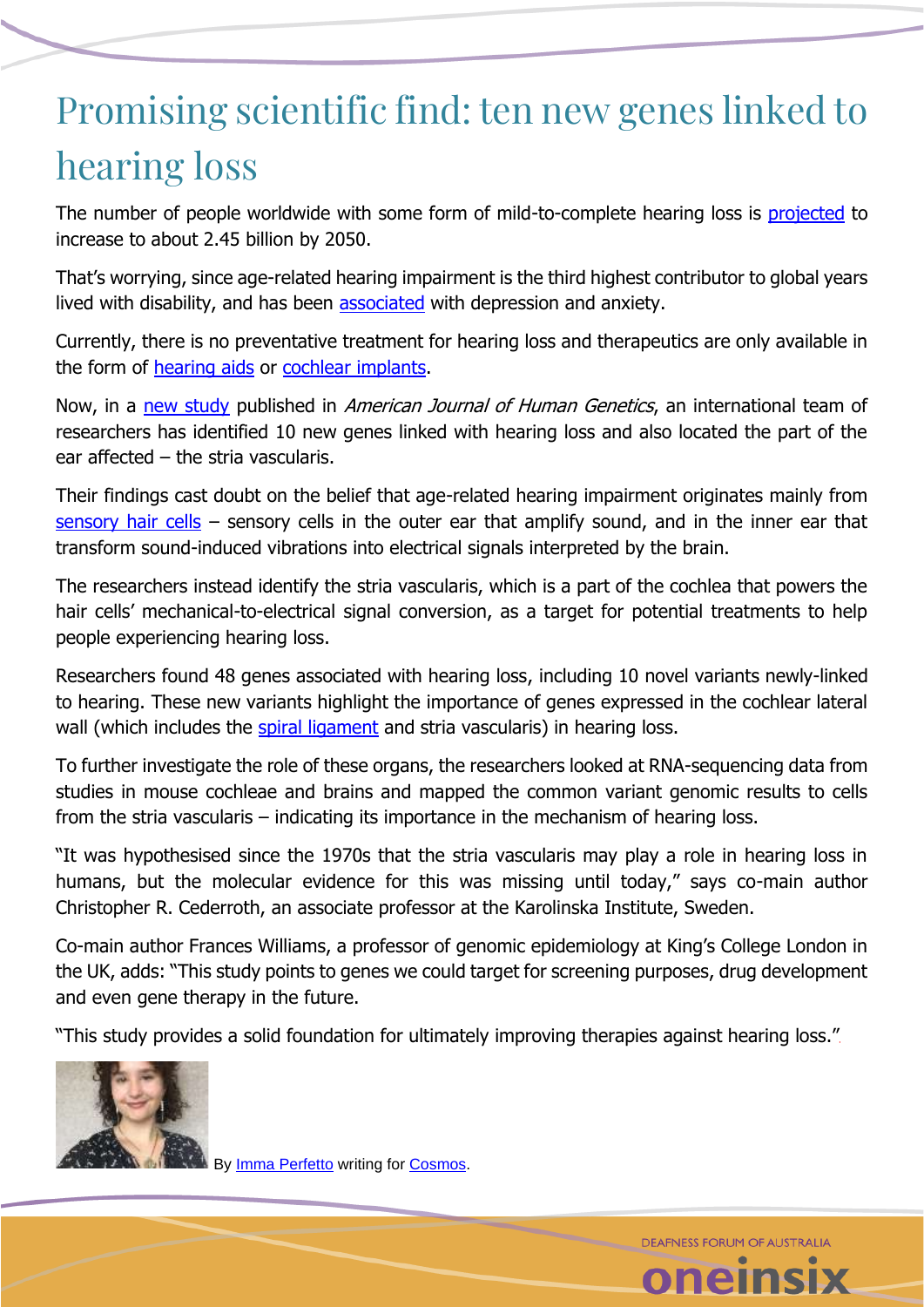# Google smart glasses prototype that translates languages as real time captions

[Google](https://www.cnbc.com/quotes/GOOGL) has created a prototype of smart glasses that can show live language translations to the person wearing them.

Someone with the augmented reality glasses might be able to understand what another person is saying just by reading captions that are presented through the lenses while the other person speaks.



It's unclear if Google's glasses will ever hit the market, but the prototype provides a sense of where Google thinks augmented reality can be helpful.

The company first ventured into smart glasses roughly a decade ago, but Google Glass was unappealing to most consumers due to a limited launch, high initial pricing and privacy concerns. Google, though, has appeared to keep [pushing into the space.](https://www.cnbc.com/2020/06/30/google-acquires-north-augmented-reality-glasses-start-up.html) In 2020, it acquired North, which was an Amazon-backed company that made smart glasses.

By [Jessica Bursztynsky](https://www.cnbc.com/jessica-bursztynsky/) for [CNBC Tech](https://www.cnbc.com/2022/05/11/google-smart-glasses-prototype-translates-languages-in-real-time.html)



Welcome to Cheryl, Tania, Fiona, Renee, Renae, Kerry, Eleanor, Rachel, Rebecca, Melinda and Kay at NSW Department of Education who signed on this month to receive One in Six!

The [New South Wales Department of Education](https://education.nsw.gov.au/) is responsible for the delivery and co-ordination of early childhood, primary school, secondary school, vocational education, adult, migrant and higher education in NSW.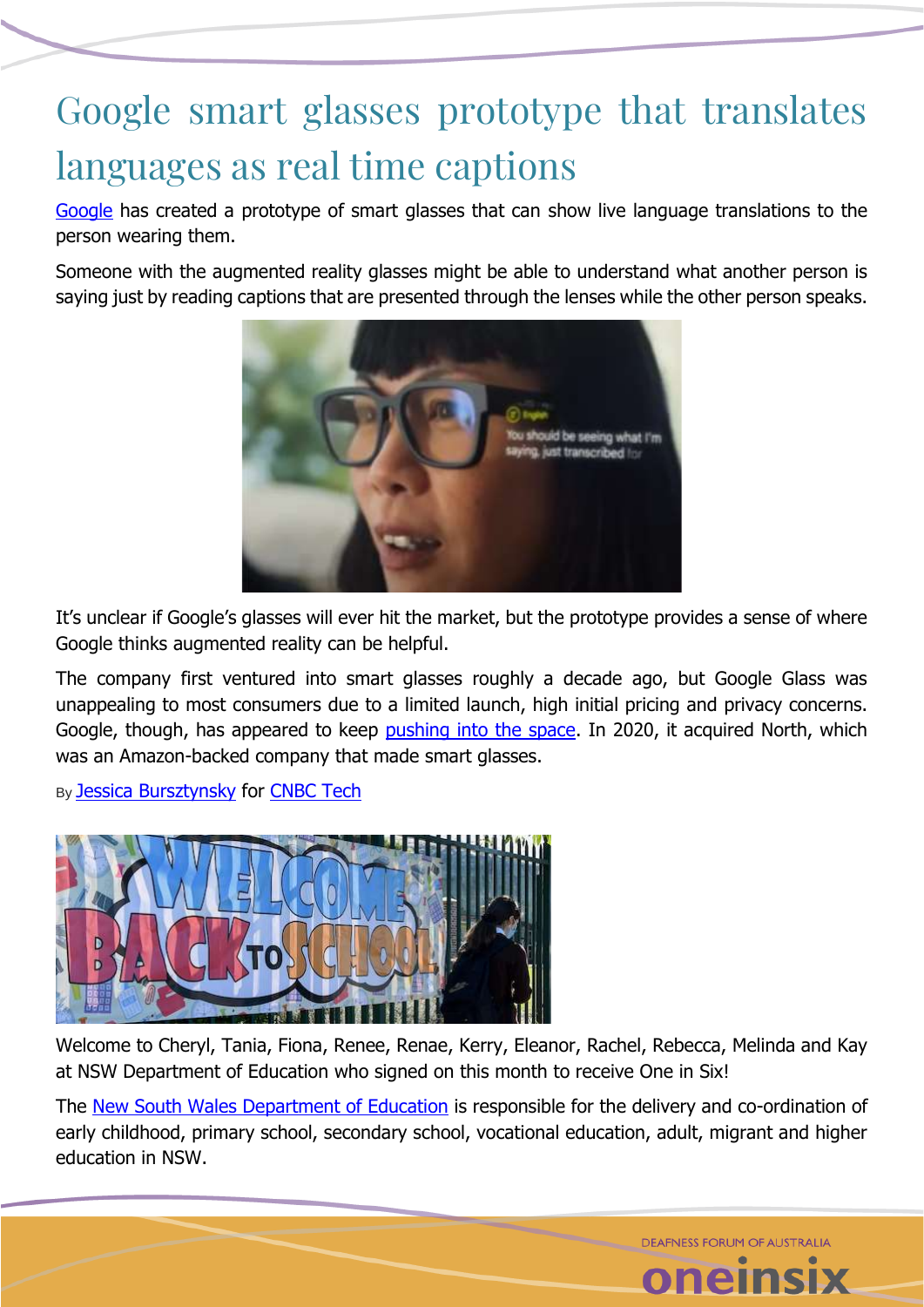# **MED**<sup>SEL</sup>

#### **Have you subscribed to our NEW "Rehab at Home for Adults" Video Series?**

### **This 13 episode series gives hearing implant users the tips and resources they need to achieve everyday listening goals.**

### **JUST RELEASED - Episode 2**

Our second episode is out now: ["How to Wear Your Audio Processor Every Day"](https://www.youtube.com/watch?v=HnTYs1clhXU)**.**

As cochlear implant recipient John shares in the video, this can be the hardest part for new users, but it's the most important foundation to achieve other listening goals.

We invite you to share this with your users who might like to benefit from having their own [Rehabilitation coach Rebecca](mailto:Rebecca.Claridge@medel.com?subject=Rehab%20At%20Home%20with%20Rebecca) with them at home.



**[Read More](https://blog.medel.com/how-to-wear-your-audio-processor-every-day/)**

**DEAFNESS FORUM OF AUSTRALIA**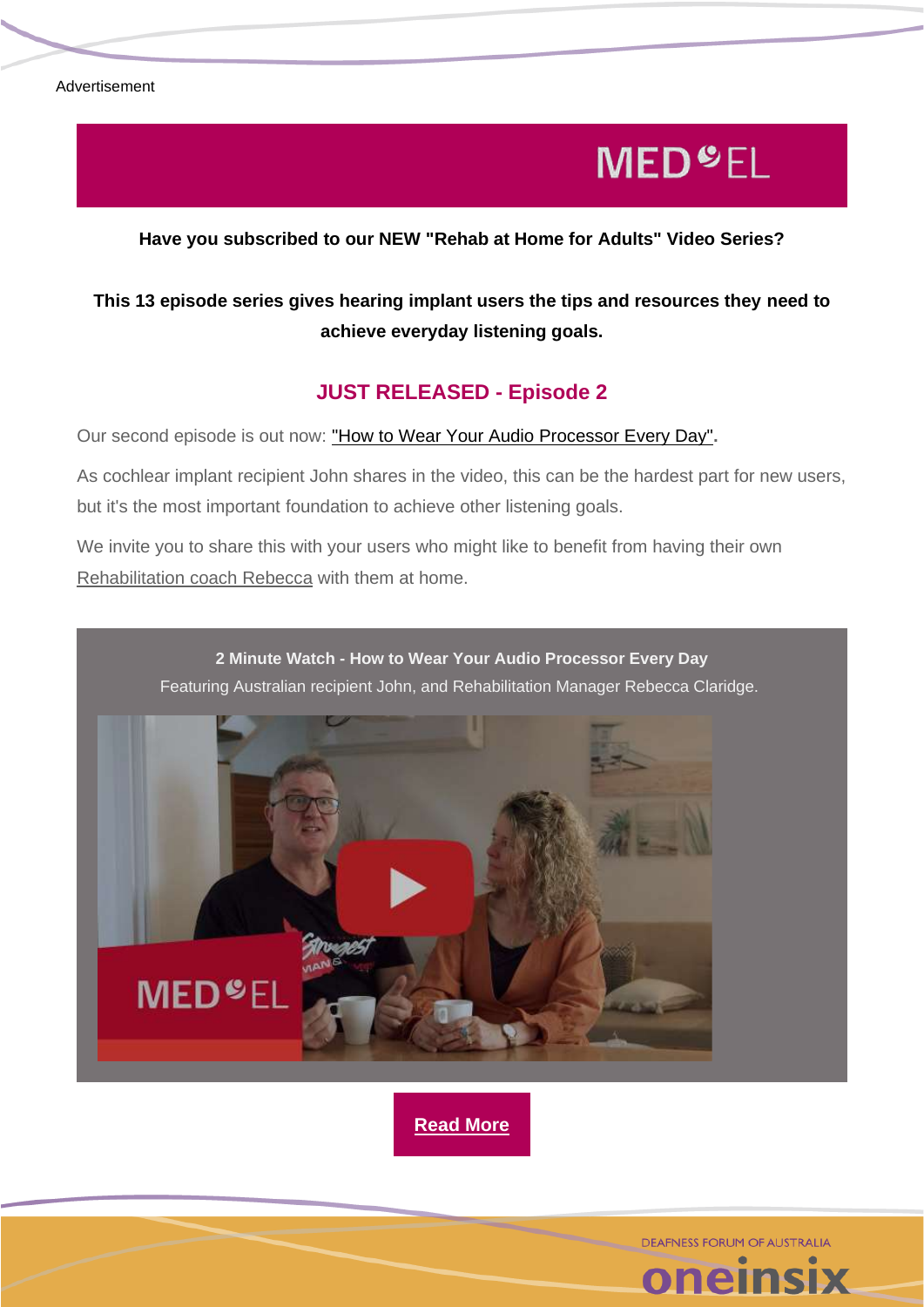## New research

- [Inner Ear Immunity](https://click.pstmrk.it/2s/www.sciencedirect.com%2Fscience%2Farticle%2Fpii%2FS0378595522000879%3Futm_source%3Dhearingtracker.com%26utm_medium%3Dnewsletter/rZuNUC0N/tHcw/1OeYQAHfbs)
- [Noise Reduction Preferences in Teenagers and Pre-teens](https://click.pstmrk.it/2s/clinicaltrials.gov%2Fct2%2Fshow%2FNCT05372094%3Futm_source%3Dhearingtracker.com%26utm_medium%3Dnewsletter/sJuNUC0N/tHcw/YZ-4dZOCNx)
- [Efficiency of a novel middle ear pressure device for intractable definite Meniere's disease](https://click.pstmrk.it/2s/www.tandfonline.com%2Fdoi%2Ffull%2F10.1080%2F00016489.2022.2059103%3Futm_source%3Dhearingtracker.com%26utm_medium%3Dnewsletter/spuNUC0N/tHcw/g840egSQCc)  and delayed endolymphatic hydrops after [certification by the public health insurance system](https://click.pstmrk.it/2s/www.tandfonline.com%2Fdoi%2Ffull%2F10.1080%2F00016489.2022.2059103%3Futm_source%3Dhearingtracker.com%26utm_medium%3Dnewsletter/spuNUC0N/tHcw/g840egSQCc)  [in Japan](https://click.pstmrk.it/2s/www.tandfonline.com%2Fdoi%2Ffull%2F10.1080%2F00016489.2022.2059103%3Futm_source%3Dhearingtracker.com%26utm_medium%3Dnewsletter/spuNUC0N/tHcw/g840egSQCc)
- [Otitis Media and Its Association With Hearing Loss in Chinese Adults: A Population Based](https://click.pstmrk.it/2s/www.frontiersin.org%2Farticles%2F10.3389%2Ffpubh.2022.852556%2Ffull%3Futm_source%3Dhearingtracker.com%26utm_medium%3Dnewsletter/3oqLfS0N/tHcw/YqOerAfvbt)  [Study of 4 Provinces in China](https://click.pstmrk.it/2s/www.frontiersin.org%2Farticles%2F10.3389%2Ffpubh.2022.852556%2Ffull%3Futm_source%3Dhearingtracker.com%26utm_medium%3Dnewsletter/3oqLfS0N/tHcw/YqOerAfvbt)
- [Lab Evaluation of Novel Hearing Aid Coupling Method](https://click.pstmrk.it/2s/clinicaltrials.gov%2Fct2%2Fshow%2FNCT05377359%3Futm_source%3Dhearingtracker.com%26utm_medium%3Dnewsletter/5IqLfS0N/tHcw/LFja2dJXZ_)
- [Long-Term Impedance Trend in Cochlear Implant Users with Genetically Determined](https://click.pstmrk.it/2/www.thieme-connect.de%2FDOI%2FDOI%3F10.1055%2Fs-0041-1739290%26utm_source%3Dhearingtracker.com%26utm_medium%3Dnewsletter/5oqLfS0N/tHcw/0aszmV2RdB)  [Congenital Profound Hearing Loss](https://click.pstmrk.it/2/www.thieme-connect.de%2FDOI%2FDOI%3F10.1055%2Fs-0041-1739290%26utm_source%3Dhearingtracker.com%26utm_medium%3Dnewsletter/5oqLfS0N/tHcw/0aszmV2RdB)
- [Endolymphatic hydrops in the unaffected ear of patients with unilateral Ménière's disease](https://click.pstmrk.it/2s/link.springer.com%2F10.1007%2Fs00405-022-07412-9%3Futm_source%3Dhearingtracker.com%26utm_medium%3Dnewsletter/54qLfS0N/tHcw/sUxwiNxy6J)
- [Neural activity of the auditory cortex predicts speech recognition of patients with asymmetric](https://click.pstmrk.it/2s/www.nature.com%2Farticles%2Fs41598-022-12139-y%3Futm_source%3Dhearingtracker.com%26utm_medium%3Dnewsletter/6IqLfS0N/tHcw/yXvCd192kM)  [hearing loss after cochlear implantation](https://click.pstmrk.it/2s/www.nature.com%2Farticles%2Fs41598-022-12139-y%3Futm_source%3Dhearingtracker.com%26utm_medium%3Dnewsletter/6IqLfS0N/tHcw/yXvCd192kM)
- [Physiology and Biophysics of Outer hair cells: The cells of Dallos](https://click.pstmrk.it/2s/www.sciencedirect.com%2Fscience%2Farticle%2Fpii%2FS0378595522000946%3Futm_source%3Dhearingtracker.com%26utm_medium%3Dnewsletter/6YqLfS0N/tHcw/TTeeSrS7_C)

### **Free webinar**

[National Acoustic Laboratories webinar: Exploring Apple AirPods Pro as hearing devices](https://click.pstmrk.it/2s/www.eventbrite.com.au%2Fe%2Fexploring-apple-airpods-pro-as-hearing-devices-tickets-337740580167%3Futm_source%3Dhearingtracker.com%26utm_medium%3Dnewsletter/04qLfS0N/tHcw/VaSEC6RLfD)

What are the hearing accessibility capabilities of AirPods Pro, and how can I set up and personalise them for people with hearing loss? A free webinar on Thursday 26 May.



## Understanding key terms relevant to the NDIS

Curtin University and the National Disability Insurance Agency are undertaking a research project to explore how people understand key terms related to and used within the NDIS.

They are looking for adults aged 18 years and over who are members of the disability community to give their feedback and perspectives. Participation in this research (ethics approval HRE2020- 0631) will include an anonymous online survey.

If you have any questions about the survey, please email: emily.darcy@curtin.edu.au

Click the link to begin the survey, https://curtin.au1.qualtrics.com/jfe/form/SV\_bjCzXVDXUiMOIIu

**DEAFNESS FORUM OF AUSTRALIA** 

**PEINSI**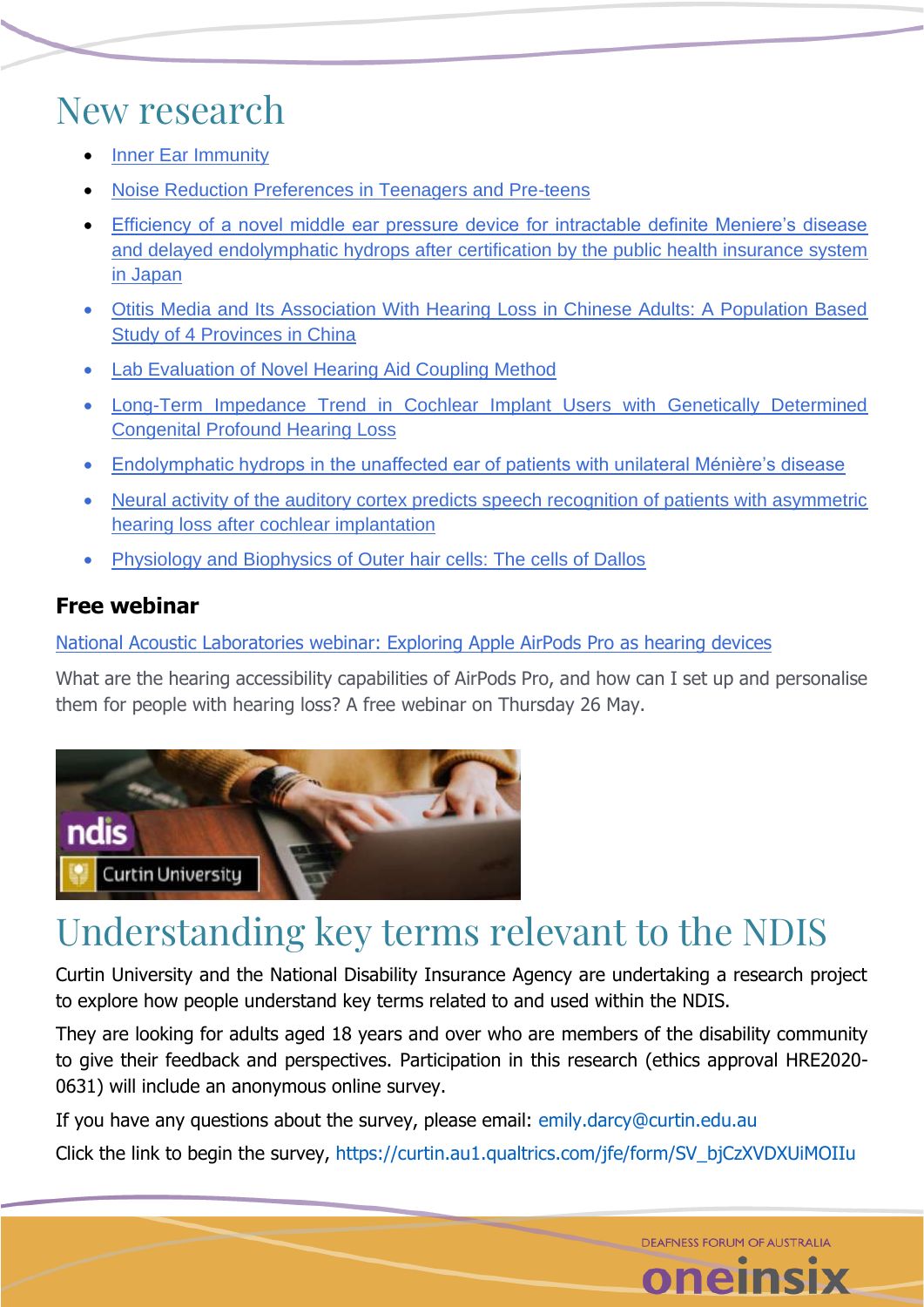# Advocating for less noise and more quiet



Over the years, groups and organisations have been formed to deal with the growing noise problem in our world.

In New York City, I have assisted local community groups in their efforts to reduce the city's noise. On a larger scale, I have become affiliated with some more national organisations. One of them, Quiet Communities Inc. [\(https://quietcommunities.org\)](https://quietcommunities.org/), is a non-profit group that aims to work with communities throughout the U.S. to reduce the harmful noises in their environments. I am most involved with two of its programs: Quiet American Skies and Quiet Coalition. The Quiet American Skies program works with anti-noise aircraft groups across the United States and assists with their efforts to provide a safer, quieter, and healthier aviation system. The Quiet Coalition is comprised of a group of health, science, and legal professionals concerned about the impacts of noise on health. This group hopes to encourage public officials to study the growing literature on the link between noise and health to move forward in introducing public policies to address the issue of noise pollution and provide for a quieter and healthier environment.

I recently joined the Board of Right to Quiet in Canada [\(https://quiet.org\)](https://quiet.org/). This group was established to raise public awareness of the dangers of noise pollution to our health and well-being and to advocate for better legislation and the comparable enforcement of this legislation to reduce noise. As its name indicates, Right to Quiet views quiet as a basic human right.

More closely related to noise and hearing has been my association with the Center for Hearing and Communication (CHC) [\(www.chc.org\)](http://www.chc.org/) in New York City. In 1996, I was especially pleased to join Nancy Nadler, the Deputy Executive Director of CHC, in initiating International Noise Awareness Day (INAD), celebrated on the fourth Wednesday of April. While INAD was a New York City event at its inception, it is now celebrated throughout the United States and globally [\(https://noiseawareness.org/\)](https://noiseawareness.org/).

As an academic, I endorse research, but when it comes to noise, I believe there is sufficient research to link noise to hearing deficits, health issues, and learning loss, allowing legislators to introduce policies to reduce environmental noise pollution.



By Arline L. Bronzaft, PhD, Professor Emerita, City University of New York. For [Canadian Audiologist](https://canadianaudiologist.ca/advocating-for-less-noise-and-more-quiet/)

DEAFNESS FORUM OF AUSTRALIA **neir**